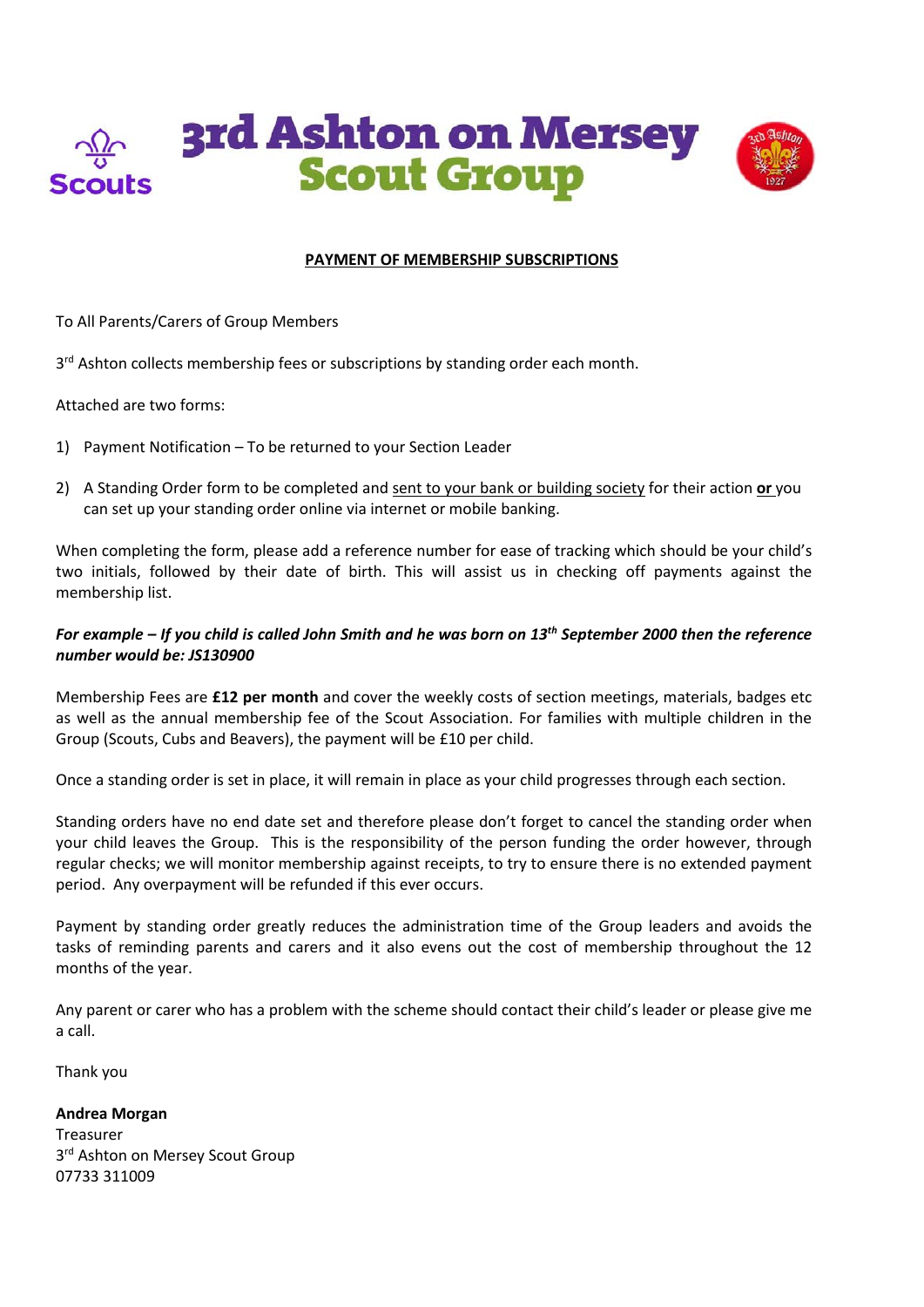

#### **NOTIFICATION OF PAYMENT OF MEMBERSHIP SUBSCRIPTIONS**

|                                             | Name of Child: Name of Child:                                                                                                                          |  |  |
|---------------------------------------------|--------------------------------------------------------------------------------------------------------------------------------------------------------|--|--|
|                                             | Section: (Please circle) Beavers / Cubs / Scouts                                                                                                       |  |  |
| Other Children in the Group: Yes / No       |                                                                                                                                                        |  |  |
| Child's Ref Number:                         |                                                                                                                                                        |  |  |
| Date that money will<br>leave your account: |                                                                                                                                                        |  |  |
| <b>GIFT AID:</b>                            | Make your membership more valuable. We can claim 28% more with no additional<br>cost to you.                                                           |  |  |
| Claim Gift Aid:                             | Yes / No<br>I am a UK Tax Payer and I pay Income Tax or Capital Gains Tax which is at least equal<br>to the tax that can be reclaimed on my membership |  |  |
| Name: (Parent/Carer)                        |                                                                                                                                                        |  |  |
| Mobile Number:                              |                                                                                                                                                        |  |  |
| <b>Email Address:</b>                       |                                                                                                                                                        |  |  |
| Signed:                                     |                                                                                                                                                        |  |  |
| Date:                                       |                                                                                                                                                        |  |  |
|                                             | Please return this form to your Child's Section Leader.                                                                                                |  |  |

*Don't forget to sign-up to our Newsletter a[t www.3rdashton.com](http://www.3rdashton.com/)*